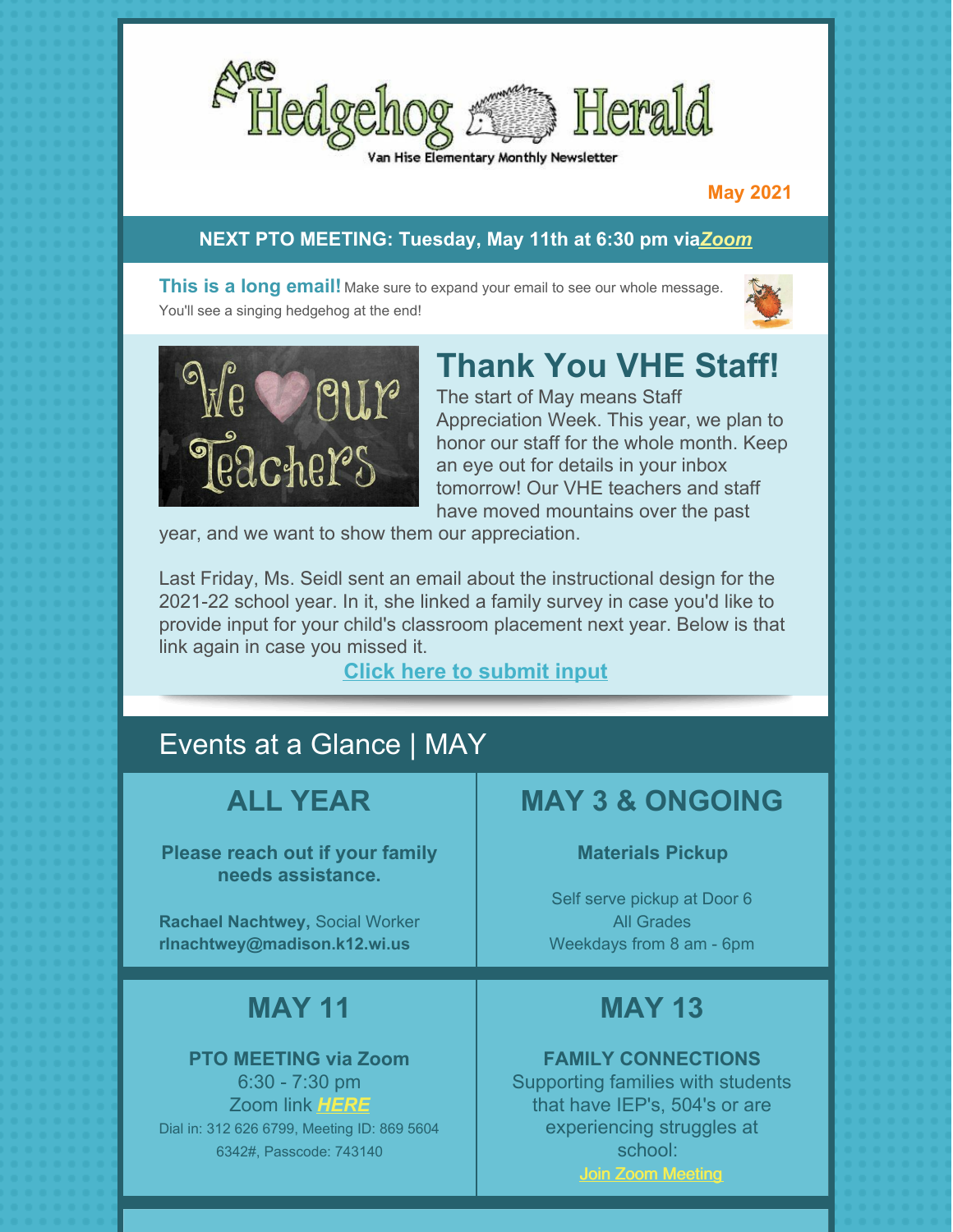# **MAY 20**

### **FAMILY EMPOWERMENT**

Supporting families with black and brown students:

Join Zoom [Meeting](https://www.google.com/url?q=https://zoom.us/j/91012527454&sa=D&source=calendar&ust=1620226685111000&usg=AOvVaw35dYsKydECH-_cOt_qqpGe)



## **We Need YOU!**

The PTO needs to fill some board positions for next year. We specifically need to fill the positions for: **Secretary**

**Vice President After School Class Coordinator(s) Garden (volunteer position - non-board)**

To maintain all of the wonderful programming that the PTO works to make a reality, we need volunteers who are willing to step up and help. Taking on the commitment of being a board member brings along with it the support and guidance of continuing board members. Some positions require less time than others, and we feel we can find a right fit position for you. Involvement as a board member is incredibly rewarding and provides the opportunity to be even more directly engaged with the community and school. Please be in touch with our presidents, Emily Cusic Putnam and Kim Wheeler Yates for information or details about any board involvement or general volunteer opportunities: *[prez@vanhisepto.org](mailto:prez@vanhisepto.org)*



# **INCLUSIVE BOOKS FOR OUR KIDS**

Dear Van Hise PTO,

Thank you so much for your generous approval of our request for more culturally and linguistically responsive books for our classroom libraries. What a beautiful gift this is for our students! We can't wait to get these books into the hands of kids and to see the joy they bring. Thank you for

your thoughtful discussion at the PTO meeting and your charge to ensure that all students see themselves reflected in our classroom libraries. Thank you for approving our second grant that features children and families with disabilities. Our students will love them!

We appreciate your generous support in ensuring our classroom libraries are places where all children can see themselves. Our classroom libraries are richer because of you.

With many thanks, Leah Glanzer

## **Reminders to Families: Office Procedures:**

#### **Arriving late?**

Enter at Door 6 (off Segoe Rd parking lot)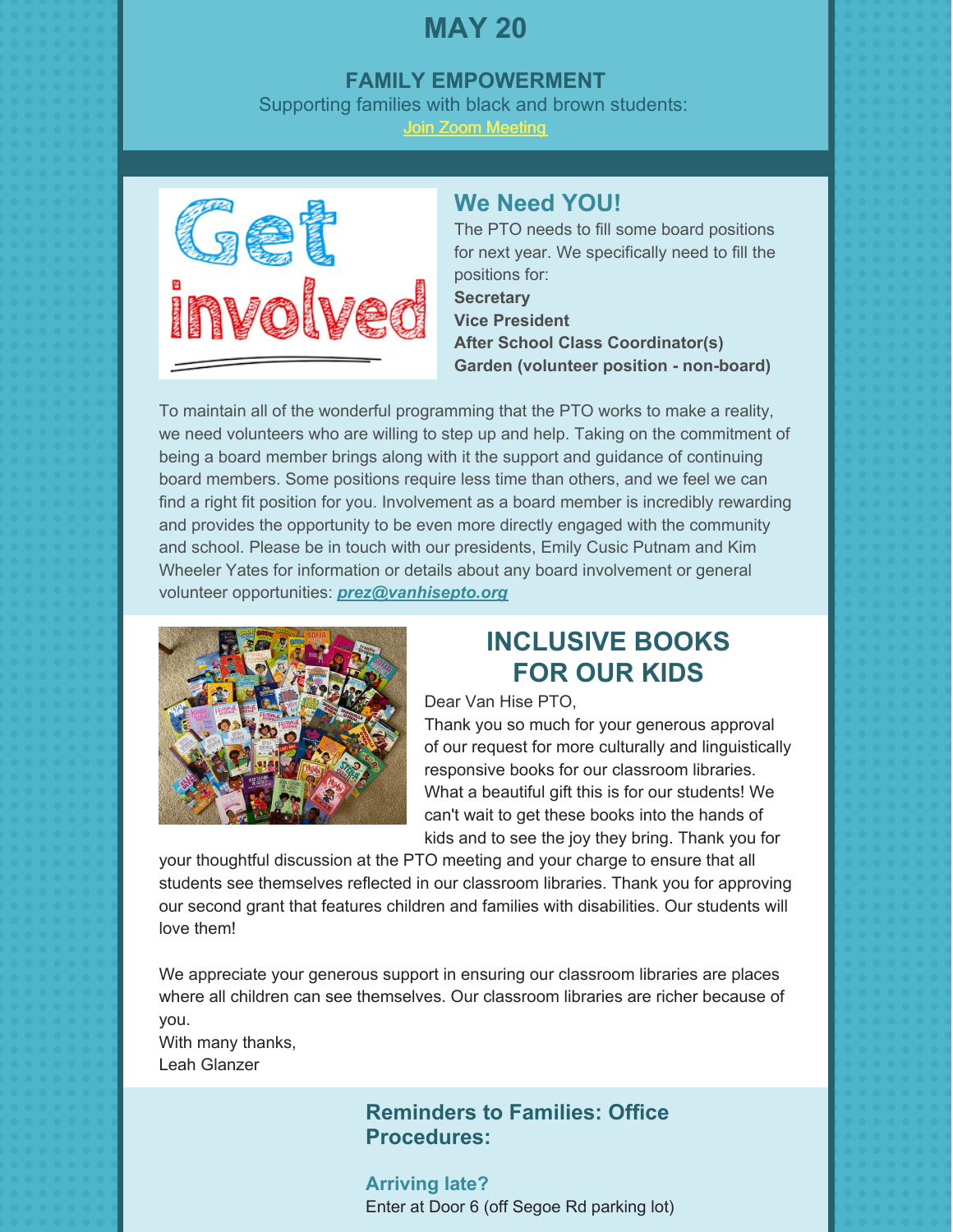

Fill out Student Sign In/Out form School staff will accompany the student to their classroom.

# **Student needs to be picked up early?**

Enter at Door 6 (off Segoe Rd parking lot) Fill out Student Sign In/Out form School staff will accompany the student to the entryway or to the sidewalk outside to meet up with their parent. Please allow a few extra minutes for this process. Thank you!

#### **What is the process for dropping off an item my student has forgotten?**

A cart will be stationed right outside the main entrance at Door 6. Place the item in the bin on top of the cart or place it on one of the open shelves on the cart. Make sure the item has the student name on it. There is a pad of sticky notes/pens if you need to label the item.

#### **Can we enter through the doors on the Waukesha St side of the building?**

Due to COVID restrictions, Van Hise students are not allowed to enter through that door when arriving late or leaving early. The doors on the Waukesha St side of the building will only be an entrance or exit at arrival or dismissal times WITH STAFF.



## **A message from TJ McCray, Director of Instructional Technology and Media Services**

## **Emergency Broadband Benefit Program (EBBP)**

The FCC Emergency Broadband Benefit Program (EBBP) is a \$3.2B broadband subsidy program to help households struggling to pay for internet service during the pandemic. Eligible recipients of the Emergency Broadband Benefit include students participating in the National Free and Reduced Price Lunch Program (FRPL). This subsidy only works if families opt-in to participate.

#### **Things To Know about the EBBP Program:**

The enrollment process begins April 26; funding is first-come, first-serve. Please visit this **[website](https://www.fcc.gov/broadbandbenefit)** for enrollment information.

The FCC has created a FAQ **[website](https://www.fcc.gov/consumer-faq-emergency-broadband-benefit)**, for families frequently asked questions regarding this program.

Eligible households can receive a monthly discount from participating internet service providers (ISPs). For a list of providers, please visit the following **[website](https://www.fcc.gov/emergency-broadband-benefit-providers#top)**. The discount is up to \$50 per month off the standard rate for Internet service and associated equipment. On Tribal lands, the monthly discount is up to \$75 per month. All households with students in **[Community](https://food.madison.k12.wi.us/community-eligibility-program-schools-cep) Eligibility Provision (CEP)** schools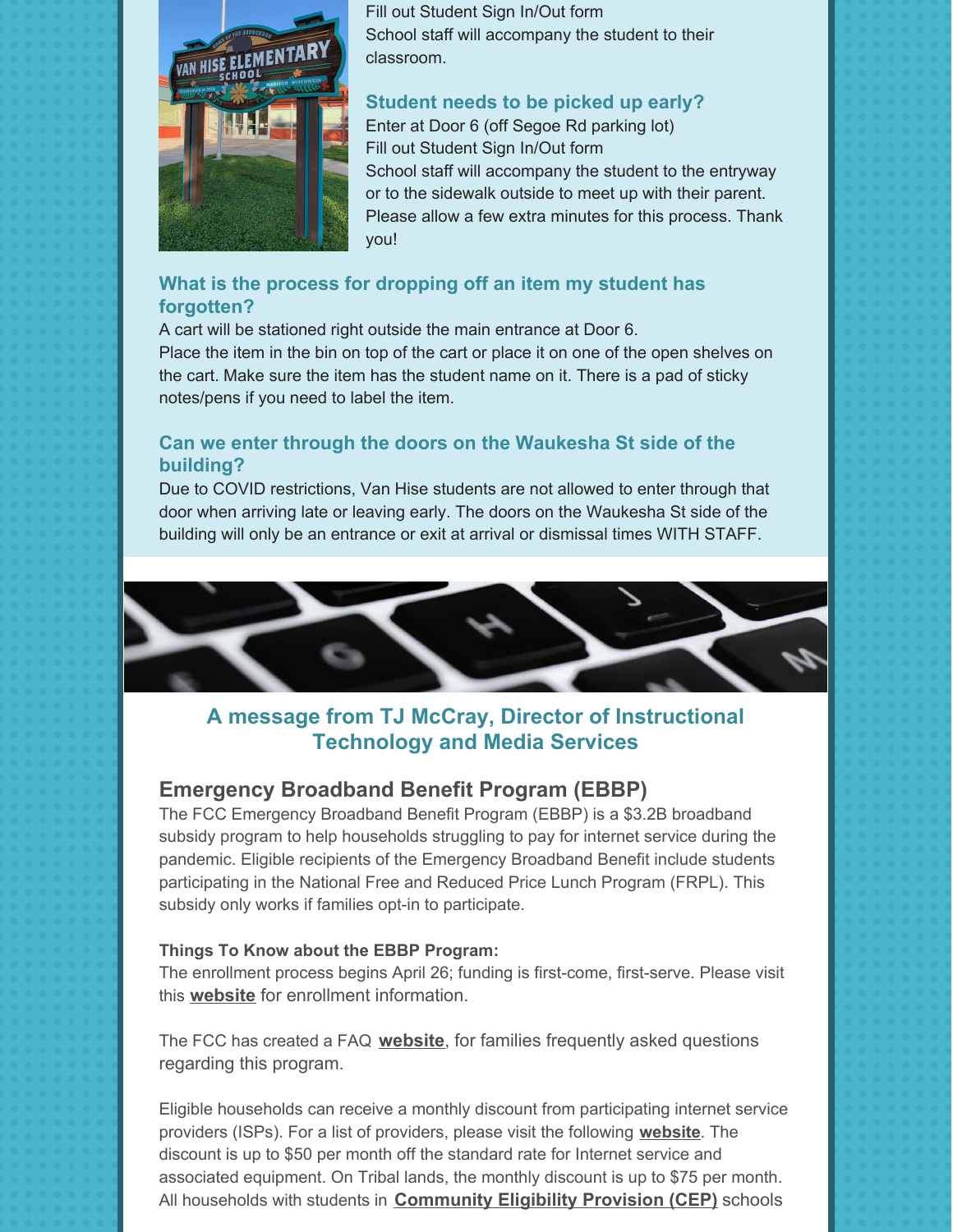are

automatically eligible for the benefit.

At Home Troubleshooting for Student Issued Devices Having issues with your district-issued device. Please try one of the following troubleshooting actions.

#### **[English](https://docs.google.com/drawings/d/11ok5u7iFK8r1PtZ5cVeKLOHFSbfRzxpjy34mQroS554/edit) [Spanish](https://docs.google.com/drawings/d/1dAWg1SqjNqX_bkQPYDX4BkFRfHOTeaPYUrEbHEJ1Vbg/edit) [Hmong](https://docs.google.com/drawings/d/1tcW0CVJpzGNzbbtYio3XgL1ipnL7Eh9r4lEN3JKIYVk/edit)**



### **INTERESTED IN WORKING WITH KIDS? Need a little extra cash?**

Are you or someone you know, looking for part-time work of 10-15 hours per week? As a Crossing Guard, you will be providing a great service as a friendly face and kind presence to students each morning and afternoon. Are

you responsible, dependable, enjoy kids and the outdoors? Then we want you providing for the safety of our school children for the 2021-2022 school year.

Starting pay is \$17.91/hour (appx. \$700+/month) plus regular raises and earned sick leave. Work is Monday - Friday (no nights or holidays and enjoy summer/school breaks off). Flexibility is required for early release dates (including early release every Monday afternoon). This is a great job for the retiree, grandparent, or stay-at-home parent.

Beginning in late June/early July, a job description and application will be available at: **<http://www.cityofmadison.com/HR/employment/JobOpenings.cfm>** (search "hourly" positions for crossing guard link). Please be sure to list on your application any experience you have directing/controlling children (including your own children or grandchildren). Interviews are scheduled to begin Monday, August 16, 2021; employment begins approximately Wednesday, August 25, 2021. For information, contact the City of Madison Crossing Guard Supervisors at 266-4703.

The salary is good but the rewards of being a Madison Crossing Guard are priceless! *Spanish [Translation](https://files.constantcontact.com/a35ed802501/f1bda902-38b2-4c38-96e1-265495b80676.pdf)*



#### **NEXT MATERIALS PICKUP STARTS: MONDAY, MAY 3RD**

It is set up to be **completely self serve at Door 6 (by the main office).** Materials bags for ALL GRADES (KG-5) OPEN UNTIL 6 PM.

## **LOST AND FOUND**

It's that time of year again when coats and sweaters are left on the playground as temps warm up! Please know that on Mondays we will put tables out for students and families to browse the tables. Items will be kept for 2 weeks and then donated.



## **MUSIC NOTES**

In K-2 music classes with Mr. Olson, students have been learning about music